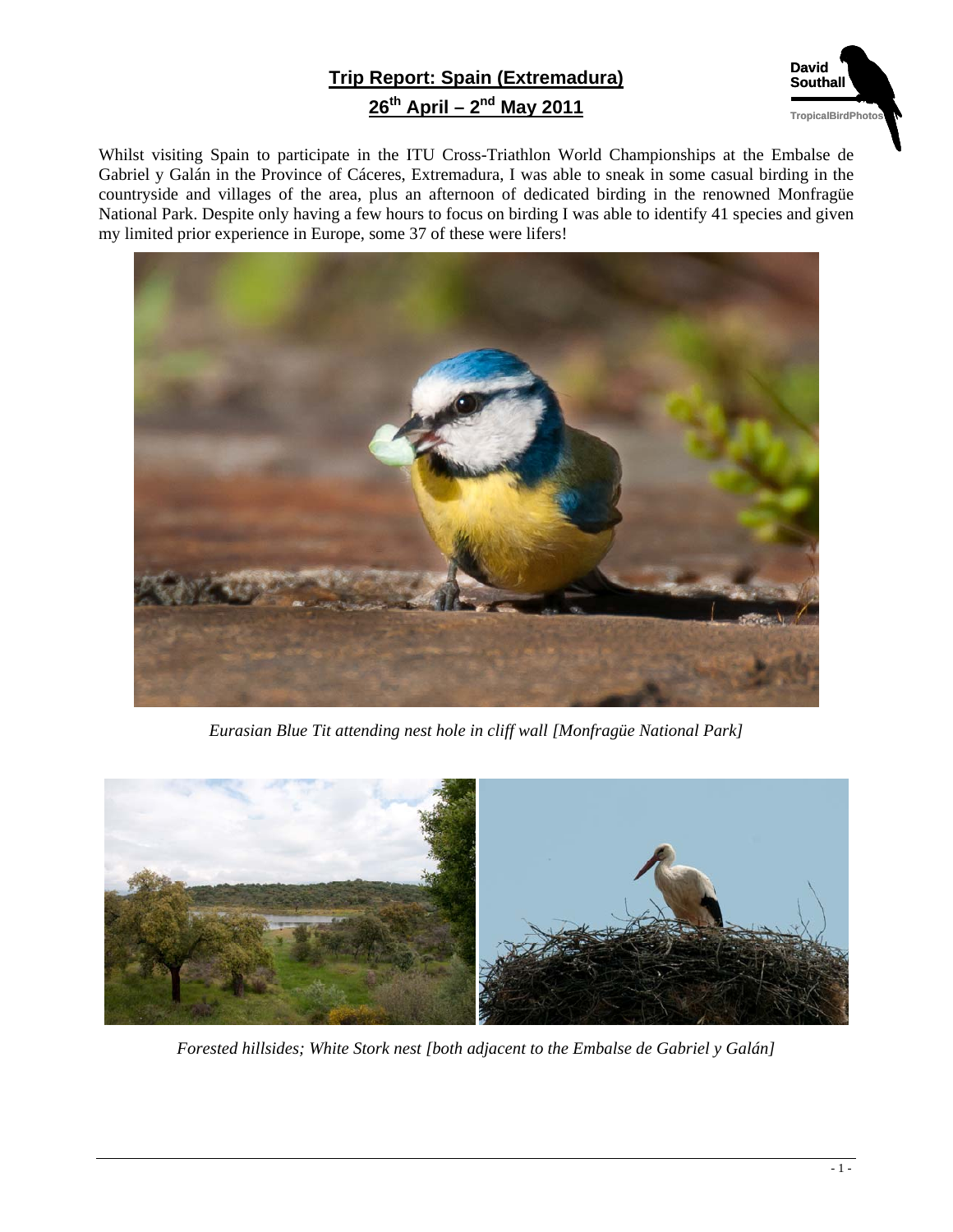

*Azure-winged Magpie; Southern Gray Shrike [both on farmland near to the Embalse de Gabriel y Galán]* 



*Stonechat; Corn Bunting [both along roadside outside Monfragüe National Park]* 



*Río Tiétar winding through Monfragüe National Park*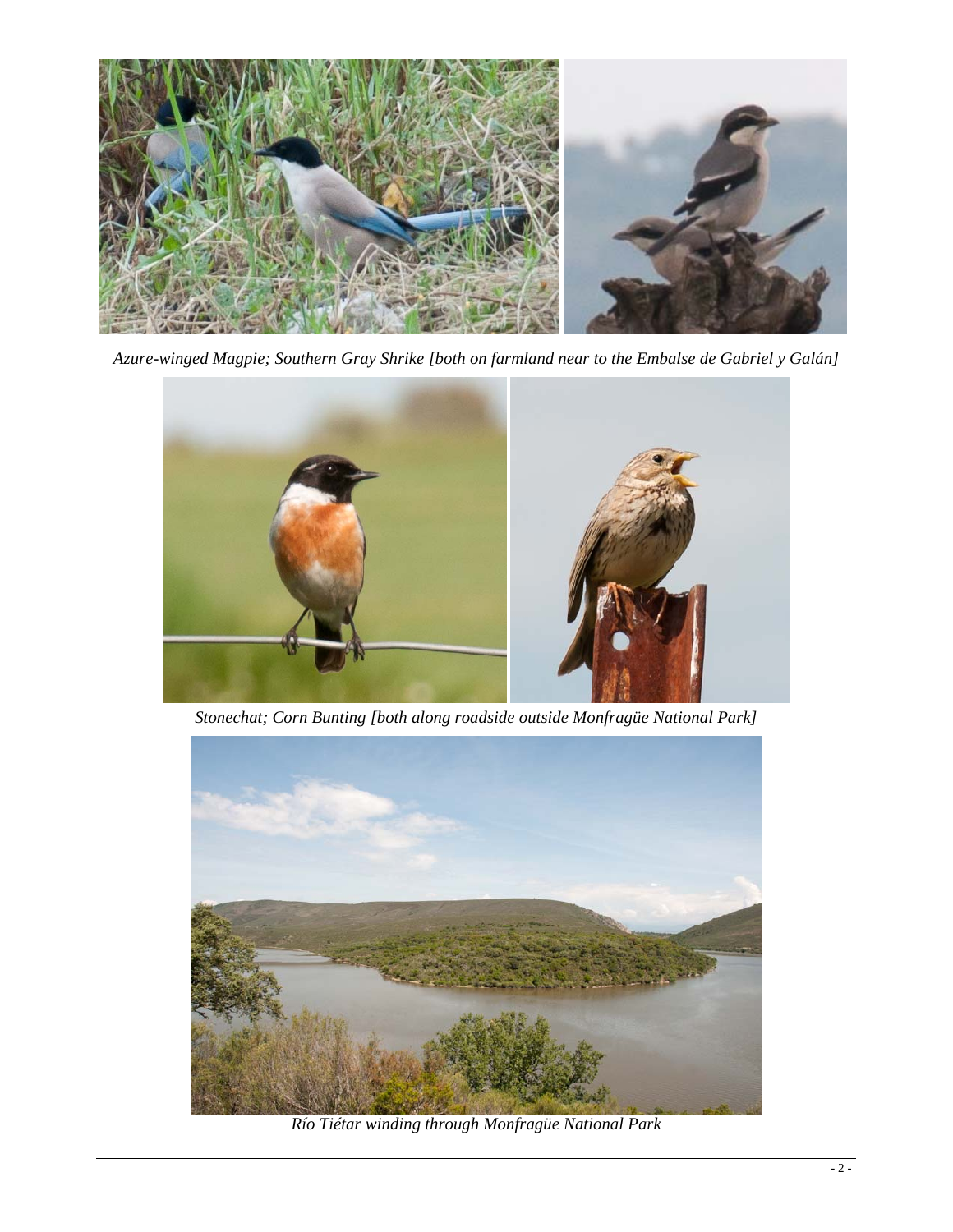

*Imposing cliffs and soaring raptors [both Monfragüe National Park]* 



*Eurasian Griffon [Monfragüe National Park]*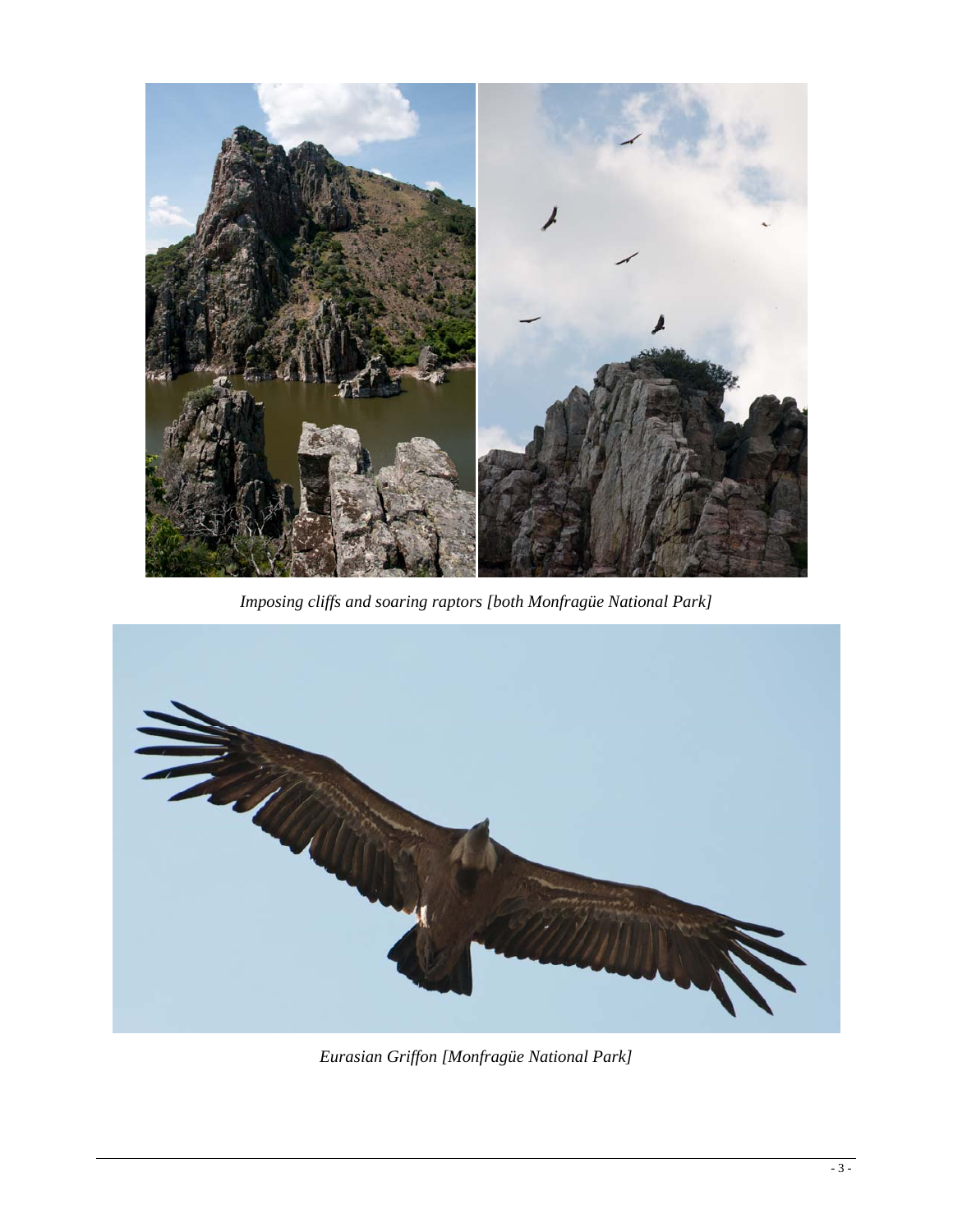

*Eurasian Crag-Martin [Monfragüe National Park]* 



*Rock Bunting; Red-rumped Swallow [both in Monfragüe National Park]* 



*Red Kite; Short-toed Eagle [both in Monfragüe National Park]*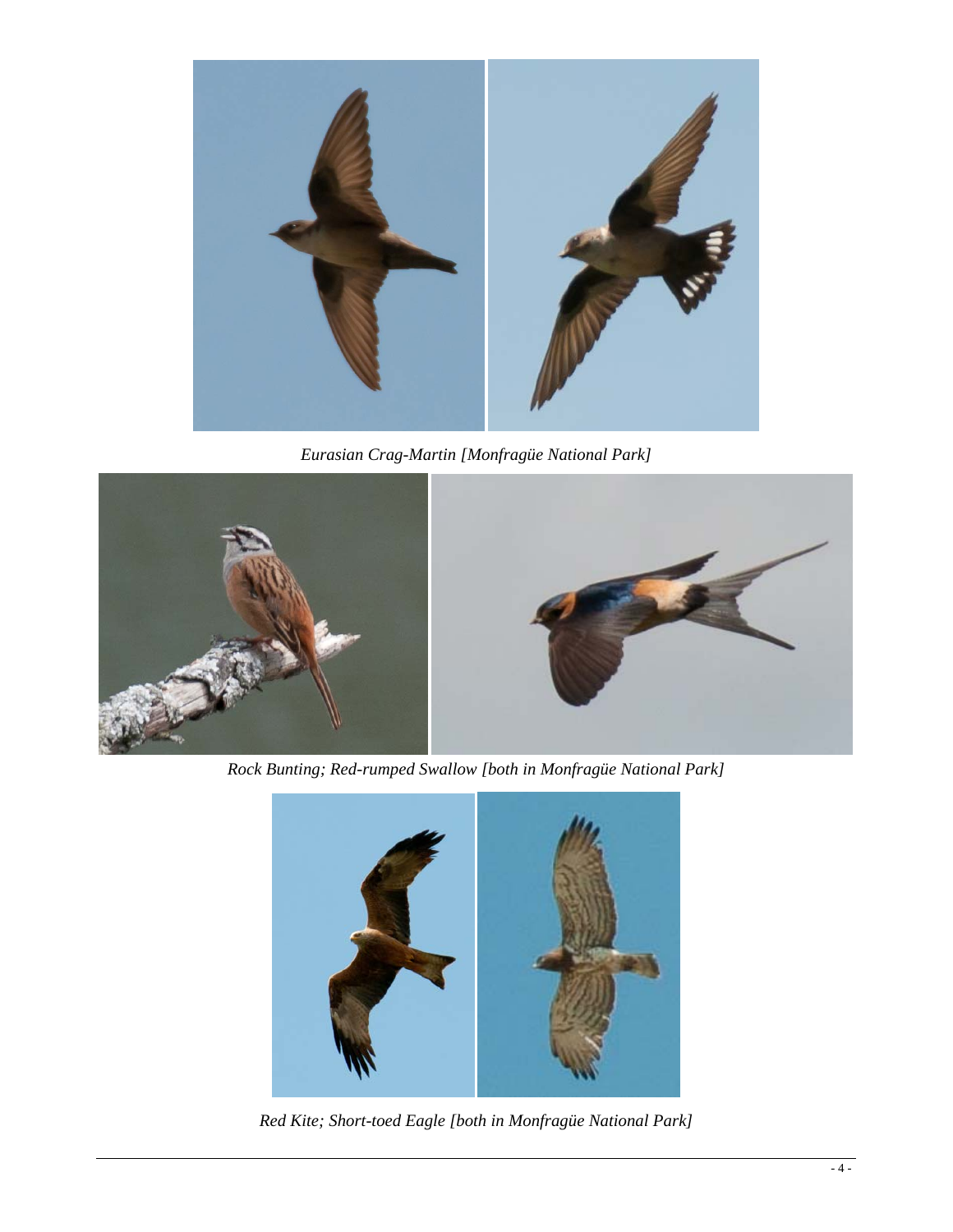## **Bird Trip List<sup>1</sup>**

**Confirmed personal sightings only for DJS – excludes birds heard only unless otherwise indicated. For field guides I used 'Birds of Britain and Europe' by Peterson, Mountfort and Hollom, 1993 - which contained all of the species that I saw. Many names have been updated since this guide were published, so birds in the trip list are identified and listed as per 'The Clements Checklist of Birds of the World', Cornell, 2007 with updates through December 2010 (online version 6.5).**

**Locations where species seen in sequence of travel:** 

 $M =$  Madrid and environs (April 28<sup>th</sup>).

**EGG** = Embalse de Gabriel y Galán, including forest and wetlands around the lake, plus roadside birding through the forest and farmland in between Hervás to the north and Plasencia to the south - at between 400m and 800m altitude (principally morning of May 1<sup>st</sup>).

**MNP** = Monfragüe National Park (afternoon of May 2nd).

**White Stork** *(Ciconia ciconia)* \* [EGG; MNP]: Seen all around the countryside and villages of Extremadura, with large elevated nests built on church towers, house roofs, electricity pylons and even on elevated platforms especially installed in fields. **Black Stork** *(Ciconia nigra)* \* [MNP]: Several seen flying inside the park and perched on riverside cliffs. One individual with chicks seen on a nest built on a large boulder in the middle of the river.

**Eurasian Griffon** *(Gyps fulvus)* \* [MNP]: Clement's name of 'Eurasian Griffon' replaces 'Griffon Vulture' used in Peterson et al. Many tens seen flying inside the park and perched on riverside cliffs along the Río Tiétar. The commonest raptor at each of the cliffs visited.

**Cinereous Vulture** *(Aegypius monachus)* [MNP]: Clement's name of 'Cinereous Vulture' replaces '(Eurasian) Black Vulture' used in Peterson et al. One individual seen on a nest perched in the top of a distant pine tree across the Río Tiétar near to one of the major cliff complexes.

**Egyptian Vulture** *(Neophron percnopterus)* [MNP]: One seen soaring in the company of Eurasian Griffons.

**Black Kite** *(Milvus migrans)* \* [EGG; MNP]: Regularly seen flying over the countryside and villages of Extremadura.

**Red Kite** *(Milvus milvus)* \* [MNP]: Several seen as I approached the park and also seen in the company of other raptors within the park.

**Booted Eagle** *(Hieraaetus pennatus)* \* [MNP]: One seen soaring alone.

**Short-toed Eagle** *(Circaetus gallicus)* \* [MNP]: One seen soaring in the company of Eurasian Griffons.

**Spanish Eagle** *(Aquila adalberti)* [MNP]: Clement's name of 'Spanish Eagle' split from 'Imperial Eagle' (*Aquila heliaca*) used in Peterson et al. Elsewhere sometimes referred to as 'Spanish Imperial Eagle'. One individual seen soaring in the company of Eurasian Griffons.

**Eurasian Kestrel** *(Falco tinnunculus)* [EGG]: Clement's name of 'Eurasian Kestrel' replaces 'Kestrel' used in Peterson et al. One seen perched on a roadside cable.

**Common Wood-Pigeon** *(Columba palumbus)* [EGG]: Clement's name of 'Common Wood-Pigeon' replaces 'Wood Pigeon' used in Peterson et al. Several seen perched on roadside cables.

**Eurasian Collared Dove** *(Streptopelia decaocto)* \* [MNP]: Clement's name of 'Eurasian Collared-Dove' replaces 'Collared Dove' used in Peterson et al. Several seen perched on roadside cables near to the park entrance.

**Eurasian Hoopoe** *(Upupa epops)* [EGG]: Clement's name of 'Eurasian Hoopoe' replaces 'Hoopoe' used in Peterson et al. Several seen flying in their twisting and floating style near to the lake, including one pair 'dancing' in the air.

**European Bee-eater** *(Merops apiaster)* \* [MNP]: Clement's name of 'European Bee-eater' replaces 'Bee-eater' used in Peterson et al. Several seen perched on roadside cables, trees and on the ground in sandy fields near to the park entrance.

**Crested Lark** *(Galerida cristata)* \* [EGG]: Sub-species *pallida* seen regularly in the Extremadura countryside.

**Common House-Martin** *(Delichon urbicum)* [EGG]: Clement's name of 'Common House-Martin' replaces 'House Martin' (*Delichon urbica*) used in Peterson et al. Large numbers seen around the dam wall at the end of the lake.

**Barn Swallow** *(Hirundo rustica)* [EGG]: Seen regularly in agricultural areas with nests on buildings.

**Red-rumped Swallow** *(Cecropis daurica)* \* [MNP]: Clement's name of '*Cecropis daurica*' replaces '*Delichon urbica'* used in

First sighting ever for DJS; Previously seen by DJS but not documented;  $* =$  photo available

1